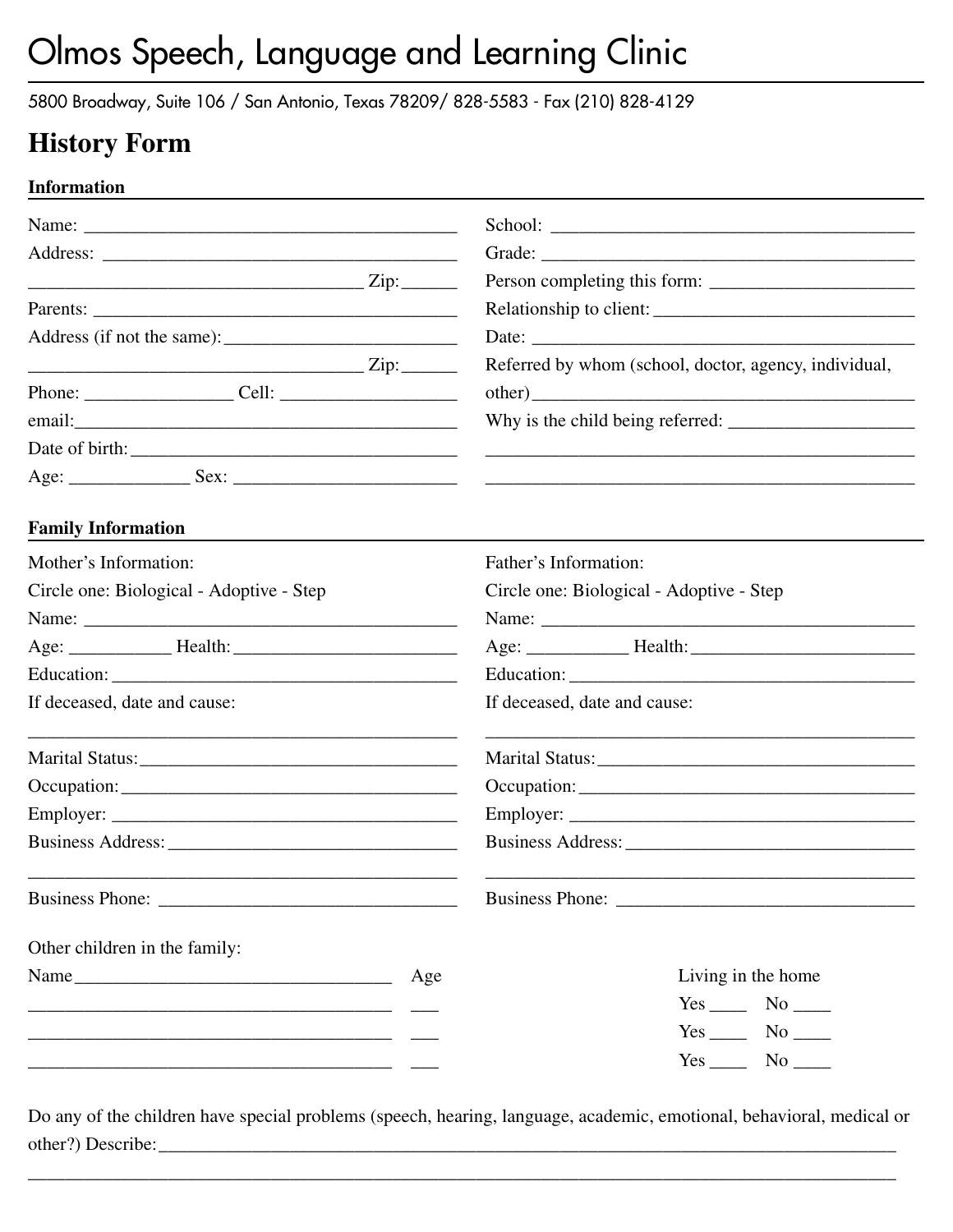5800 Broadway, Suite 106 / San Antonio, Texas 78209/ 828-5583 - Fax (210) 828-4129

## **History Form (page two)**

| Are any of the children adopted? _____Yes _____No                                                                                        |                                                                                                                                                                                                                                                                                                                       |
|------------------------------------------------------------------------------------------------------------------------------------------|-----------------------------------------------------------------------------------------------------------------------------------------------------------------------------------------------------------------------------------------------------------------------------------------------------------------------|
| <u> 1989 - Johann Stein, mars an deutscher Stein und der Stein und der Stein und der Stein und der Stein und der</u>                     |                                                                                                                                                                                                                                                                                                                       |
|                                                                                                                                          | Is there any language spoken in the home other than English? If yes, what is the dominant language spoken in the                                                                                                                                                                                                      |
|                                                                                                                                          | Are there any family problems which you feel might be contributing to the present difficulties of the child (such as ill-                                                                                                                                                                                             |
|                                                                                                                                          | Is there a history of speech, language or learning difficulties in the family?                                                                                                                                                                                                                                        |
| <b>Birth &amp; Neonatal History</b>                                                                                                      |                                                                                                                                                                                                                                                                                                                       |
| Mother's age at time of pregnancy? ______ Number of pregnancies? _____<br>Which pregnancy was this child? ______ Any miscarriages? _____ |                                                                                                                                                                                                                                                                                                                       |
|                                                                                                                                          | Where there any unusual conditions associated with this pregnancy (x-rays, German Measles, toxemia, high blood<br>sugar, RH negative, bleeding, illnesses, seizures, surgery, drugs or medication)? ____________________________<br>,我们也不能在这里的时候,我们也不能在这里的时候,我们也不能会在这里的时候,我们也不能会在这里的时候,我们也不能会在这里的时候,我们也不能会在这里的时候,我们也不 |
| Were anesthetics used? Forceps?                                                                                                          | Type of delivery: Normal_______ Induced________ Breech_______ Caesarean_______                                                                                                                                                                                                                                        |
|                                                                                                                                          |                                                                                                                                                                                                                                                                                                                       |
|                                                                                                                                          |                                                                                                                                                                                                                                                                                                                       |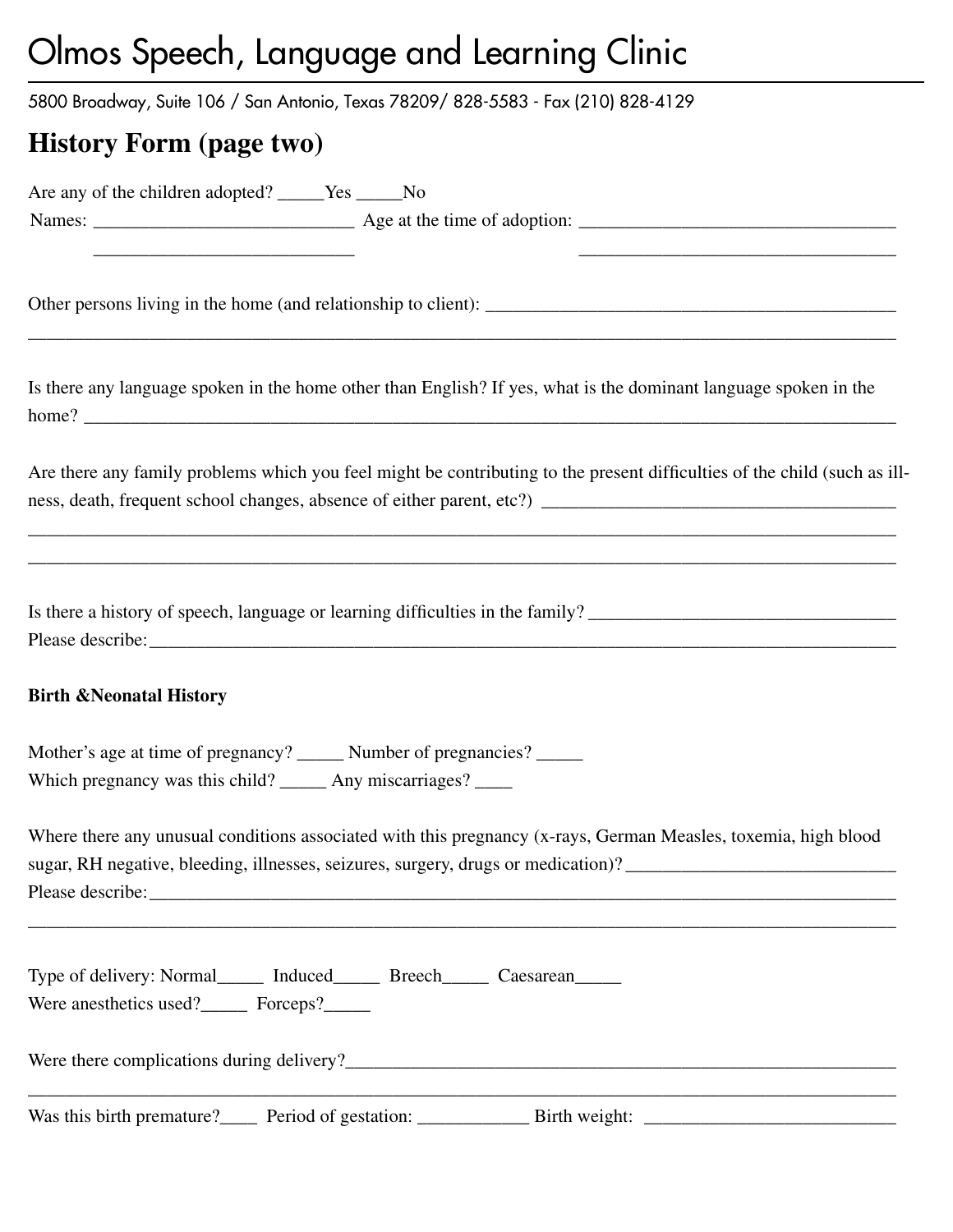5800 Broadway, Suite 106 / San Antonio, Texas 78209/ 828-5583 - Fax (210) 828-4129

## **History Form (page three)**

Was the baby a twin?\_\_\_\_\_ Was there a need for special treatment at birth? \_\_\_\_\_\_\_\_\_\_\_\_\_\_\_\_\_\_\_\_\_\_\_\_\_\_\_\_\_\_\_\_

Was there any problems during the first several months after birth? \_\_\_\_\_\_\_\_\_\_\_\_\_\_\_\_\_\_\_\_\_\_\_\_\_\_\_\_\_\_\_\_\_\_\_\_\_\_\_

#### **Motor Development**

Give the ages for the following: Feed self:\_\_\_\_\_\_ Sitting:\_\_\_\_\_\_ Standing:\_\_\_\_\_\_ Walking:\_\_\_\_\_\_ Bladder Control:\_\_\_\_\_\_ Bowel Control:\_\_\_\_\_

\_\_\_\_\_\_\_\_\_\_\_\_\_\_\_\_\_\_\_\_\_\_\_\_\_\_\_\_\_\_\_\_\_\_\_\_\_\_\_\_\_\_\_\_\_\_\_\_\_\_\_\_\_\_\_\_\_\_\_\_\_\_\_\_\_\_\_\_\_\_\_\_\_\_\_\_\_\_\_\_\_\_\_\_\_\_\_\_\_\_\_\_\_

\_\_\_\_\_\_\_\_\_\_\_\_\_\_\_\_\_\_\_\_\_\_\_\_\_\_\_\_\_\_\_\_\_\_\_\_\_\_\_\_\_\_\_\_\_\_\_\_\_\_\_\_\_\_\_\_\_\_\_\_\_\_\_\_\_\_\_\_\_\_\_\_\_\_\_\_\_\_\_\_\_\_\_\_\_\_\_\_\_\_\_\_\_ \_\_\_\_\_\_\_\_\_\_\_\_\_\_\_\_\_\_\_\_\_\_\_\_\_\_\_\_\_\_\_\_\_\_\_\_\_\_\_\_\_\_\_\_\_\_\_\_\_\_\_\_\_\_\_\_\_\_\_\_\_\_\_\_\_\_\_\_\_\_\_\_\_\_\_\_\_\_\_\_\_\_\_\_\_\_\_\_\_\_\_\_\_

Did he/she appear to be delayed in developing motor skills such as climbing, running, skipping, riding a tricycle, riding a bicycle, roller skating, etc.? \_\_\_\_\_\_\_\_\_\_\_\_\_\_\_\_\_\_\_\_\_\_\_\_\_\_\_\_\_\_\_\_\_\_\_\_\_\_\_\_\_\_\_\_\_\_\_\_\_\_\_\_\_\_\_\_\_\_\_\_\_\_\_\_\_\_\_\_\_

\_\_\_\_\_\_\_\_\_\_\_\_\_\_\_\_\_\_\_\_\_\_\_\_\_\_\_\_\_\_\_\_\_\_\_\_\_\_\_\_\_\_\_\_\_\_\_\_\_\_\_\_\_\_\_\_\_\_\_\_\_\_\_\_\_\_\_\_\_\_\_\_\_\_\_\_\_\_\_\_\_\_\_\_\_\_\_\_\_\_\_\_\_

\_\_\_\_\_\_\_\_\_\_\_\_\_\_\_\_\_\_\_\_\_\_\_\_\_\_\_\_\_\_\_\_\_\_\_\_\_\_\_\_\_\_\_\_\_\_\_\_\_\_\_\_\_\_\_\_\_\_\_\_\_\_\_\_\_\_\_\_\_\_\_\_\_\_\_\_\_\_\_\_\_\_\_\_\_\_\_\_\_\_\_\_\_

Did he/she fall frequently?\_\_\_\_\_\_ Does he/she appear to be clumsy?\_\_\_\_\_\_

Which hand does he/she prefer to use?

Does he/she use this hand consistently?\_\_\_\_\_\_

At the present time, are there any difficulties with eating, sleeping or bladder control?

#### **Speech and Language Development (Birth to Preschool)**

At what age did he/she use single words?\_\_\_\_\_\_ 3 or 4 word sentences?\_\_\_\_\_

Was early speech easily understood by the family?\_\_\_\_\_

Did he/she have difficulty understanding what was said to him/her?\_\_\_\_\_

Did he/she pay attention to what was said to him/her?\_\_\_\_\_

Was he/she able to follow oral instructions?

Did he/she recall and recount happenings?\_\_\_\_\_

Did he/she enjoy being read to?\_\_\_\_\_\_\_\_

Did he/she enjoy watching television?

Did he/she have difficulty correctly sequencing words in a sentence?\_\_\_\_\_\_\_\_\_\_\_\_\_

Did he/she have difficulty expressing his/her thoughts, ideas or feelings?\_\_\_\_\_\_

Did he/she ever become frustrated if others were unable to understand him/her?

Did he/she have difficulty using words correctly, such as verb tenses, plurals, pronoun usage, etc.?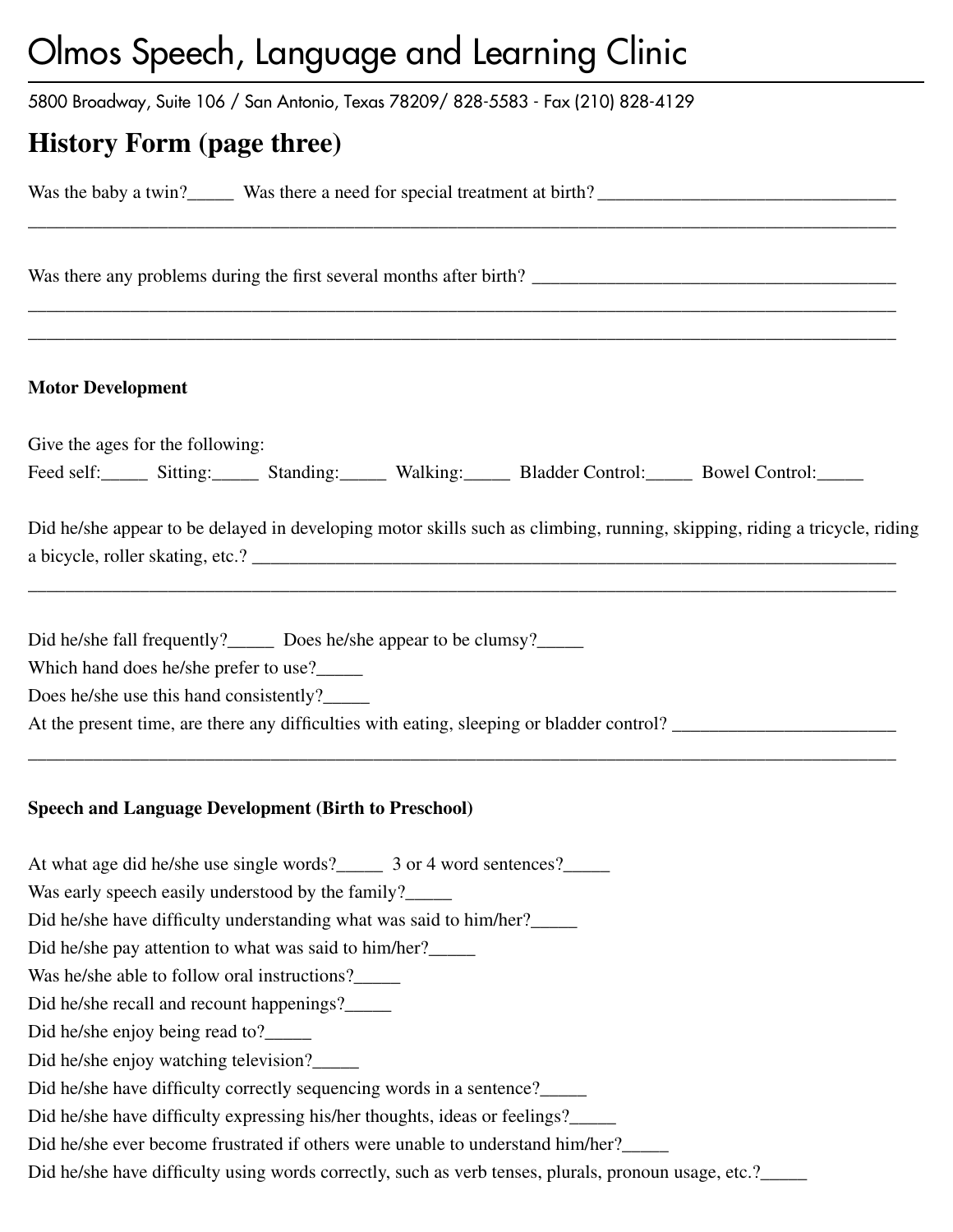5800 Broadway, Suite 106 / San Antonio, Texas 78209/ 828-5583 - Fax (210) 828-4129

## **History Form (page four)**

Did he/she ever prefer to communicate by using gestures instead of speech?

| In comparison to other children his/her age, do you feel vocabulary development was:                               |
|--------------------------------------------------------------------------------------------------------------------|
| Limited_______ Normal_______ Advanced______                                                                        |
| <b>Medical</b>                                                                                                     |
|                                                                                                                    |
| Were there any illnesses or injuries that were long term, traumatic or that required surgery? _____Yes _____No     |
| Is he/she on any type of medication? _____Yes _____No                                                              |
|                                                                                                                    |
| Has your child had any of the following diseases or disorders?<br>Frequent sore throats:                           |
| Frequent colds:                                                                                                    |
| Allergies:                                                                                                         |
| Asthma:                                                                                                            |
| Frequent Headaches:                                                                                                |
| Convulsive Seizures:                                                                                               |
|                                                                                                                    |
| Is there a history of otitis media (middle ear infection)? _____Yes _____No<br>Type of treatment for otitis media: |
|                                                                                                                    |
|                                                                                                                    |
|                                                                                                                    |
|                                                                                                                    |
|                                                                                                                    |
|                                                                                                                    |
|                                                                                                                    |
|                                                                                                                    |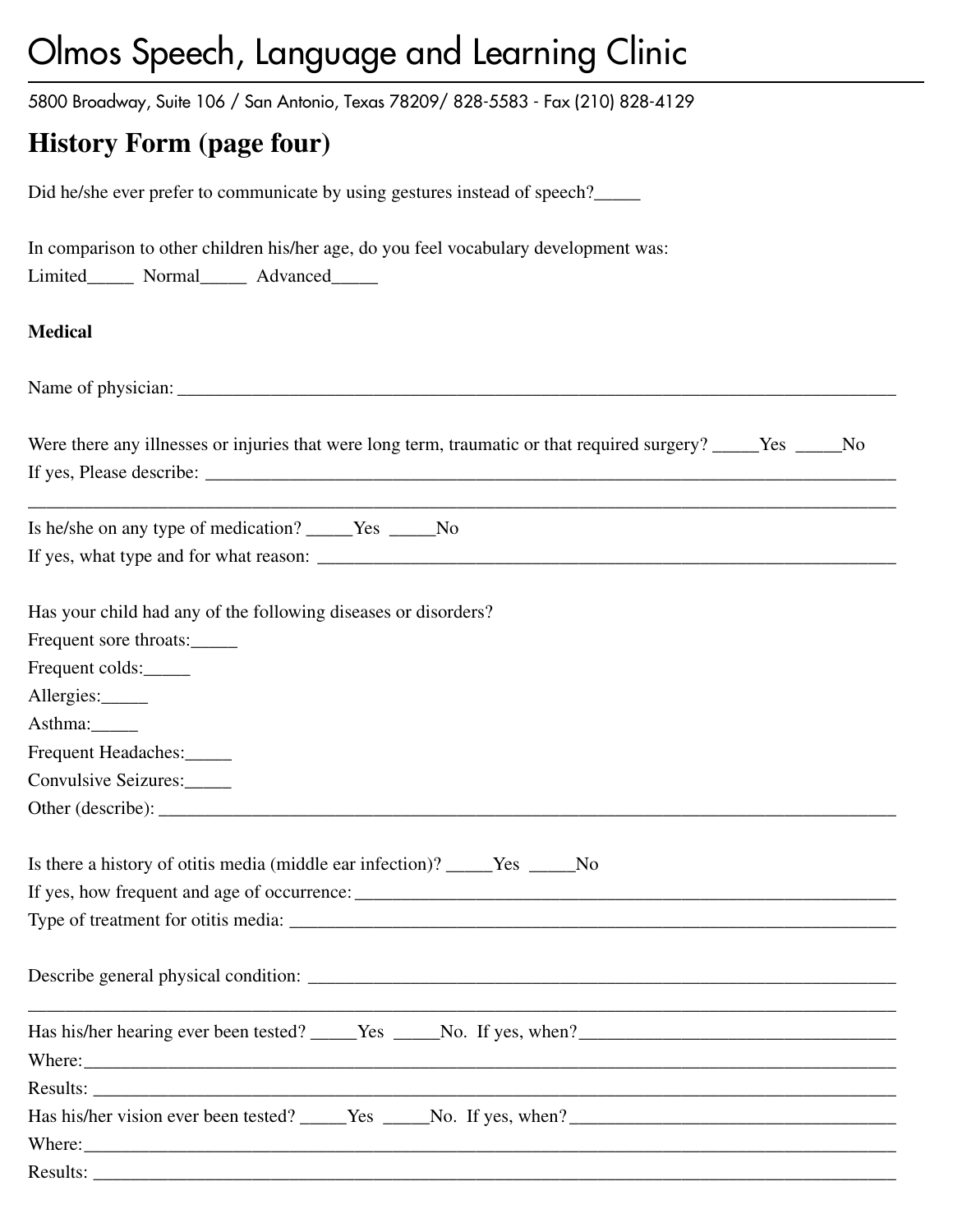5800 Broadway, Suite 106 / San Antonio, Texas 78209/ 828-5583 - Fax (210) 828-4129

## **History Form (page five)**

### **Education**

| Schools attended:                                                                                      |  |
|--------------------------------------------------------------------------------------------------------|--|
|                                                                                                        |  |
|                                                                                                        |  |
|                                                                                                        |  |
|                                                                                                        |  |
|                                                                                                        |  |
| the control of the control of the control of the control of the control of<br>Does he/she like school? |  |
|                                                                                                        |  |
|                                                                                                        |  |
| Have grades changed significantly in his/her school history? ____Yes _____No                           |  |
|                                                                                                        |  |
| Has he/she ever received services in school (speech, resource, reading specialist, counselor)?_____    |  |
|                                                                                                        |  |
| Has your child received educational support outside of school? ____Yes _____No                         |  |
|                                                                                                        |  |
| Have there been previous educational/psychological evaluations of your child? ____Yes _____No          |  |
|                                                                                                        |  |
| <b>Social and Emotional History</b>                                                                    |  |
| Does he/she get along well with brothers and sisters? _____Yes _____No                                 |  |
| Does he/she prefer to play alone? ______Yes _____No                                                    |  |
| Does he/she prefer to play with younger children? _____Yes _____No                                     |  |
| Does he/she prefer to play with older children? ______Yes ______No                                     |  |
| Do older children seek him/her out to play? _____Yes _____No                                           |  |
| Does he/she make friends easily? _____Yes _____No                                                      |  |
| Is he/her behavior consistent with his/her age? _____Yes _____No                                       |  |
|                                                                                                        |  |

\_\_\_\_\_\_\_\_\_\_\_\_\_\_\_\_\_\_\_\_\_\_\_\_\_\_\_\_\_\_\_\_\_\_\_\_\_\_\_\_\_\_\_\_\_\_\_\_\_\_\_\_\_\_\_\_\_\_\_\_\_\_\_\_\_\_\_\_\_\_\_\_\_\_\_\_\_\_\_\_\_\_\_\_\_\_\_\_\_\_\_\_\_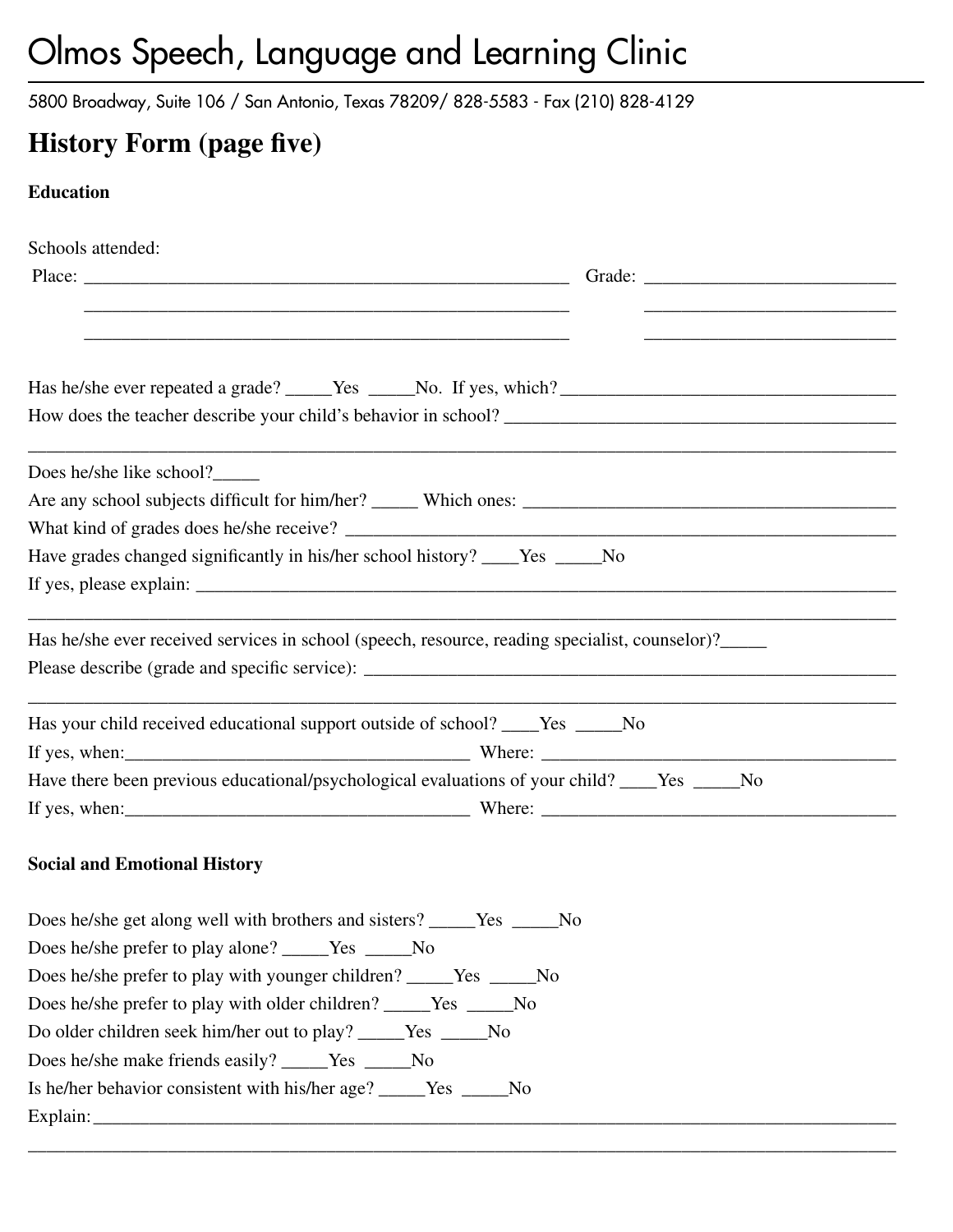5800 Broadway, Suite 106 / San Antonio, Texas 78209/828-5583 - Fax (210) 828-4129

## **History Form (page six)**

Check the following behaviors that are characteristics of your child:

| shy               | thumb sucking                                     | provokes fights          |
|-------------------|---------------------------------------------------|--------------------------|
| nervous           | frequent nightmares                               | temper tantrums          |
| fearful           | frequent crying                                   | $_{\text{tics}}$         |
| stubborn          | _____ frequent daydreaming                        | $\frac{1}{\text{ying}}$  |
| destructive       | _____ rapid mood shifts                           | seeks continual approval |
| _____ nail biting | excessive teasing                                 | overly active            |
| staring spells    | short attention span                              | other (describe below    |
|                   |                                                   |                          |
|                   |                                                   |                          |
|                   |                                                   |                          |
|                   | Describe any discipline problems with your child: |                          |
|                   |                                                   |                          |
|                   |                                                   |                          |
|                   | What type of discipline is used in the home?      |                          |
|                   |                                                   |                          |
|                   |                                                   |                          |
|                   |                                                   |                          |
|                   |                                                   |                          |
|                   |                                                   |                          |
|                   |                                                   |                          |
|                   |                                                   |                          |
|                   |                                                   |                          |
|                   |                                                   |                          |
|                   |                                                   |                          |
|                   |                                                   |                          |
|                   |                                                   |                          |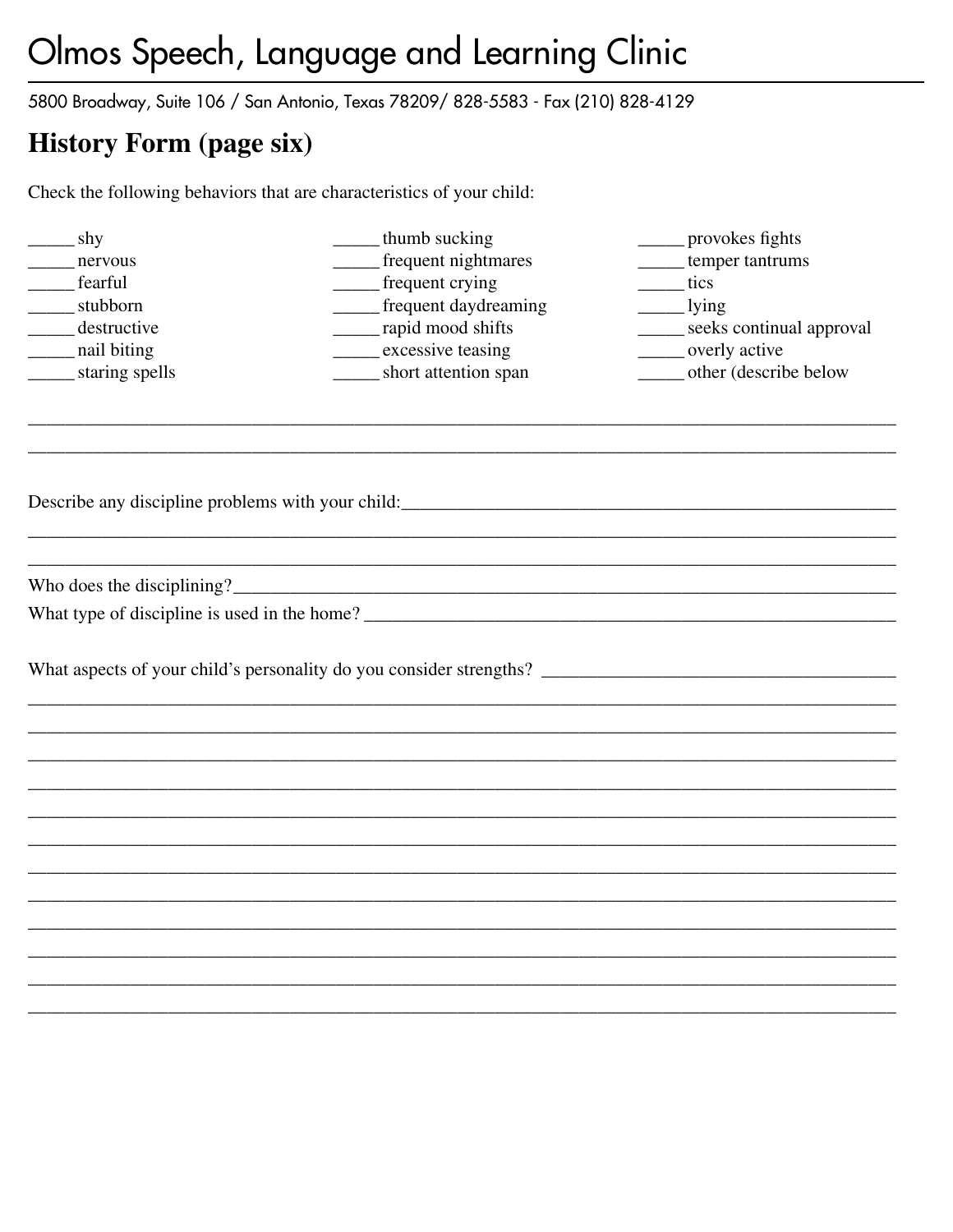5800 Broadway, Suite 106 San Antonio, Texas 78209 (210) 828-5583

### **CONSENT FOR RELEASE OF INFORMATION**

| $I, \underline{\hspace{1cm}}$ . This day, $\underline{\hspace{1cm}}$ (Patient/Guardian)     |  |
|---------------------------------------------------------------------------------------------|--|
| authorize Olmos Speech, Language, and Learning Clinic to release and and/or obtain clinical |  |
|                                                                                             |  |
| for treatment and for purposes of insurance reimbursement. I understand that this           |  |
| may be shared with insurance companies, physician's offices, and/or other required          |  |
| medical/educational offices as it relates to the treatment of the above patient.            |  |
| <b>CONSENT FOR TREATMENT</b>                                                                |  |
| $I, \underline{\hspace{2cm}}$ (Patient/Guardian) (Patient/Guardian) (Date)                  |  |
|                                                                                             |  |
| authorize Olmos Speech, Language, and Learning Clinic to evaluate and/or provide speech     |  |
|                                                                                             |  |
| Signature of Parent/Guardian: Sales and Superior and Superior Section 1997                  |  |
|                                                                                             |  |